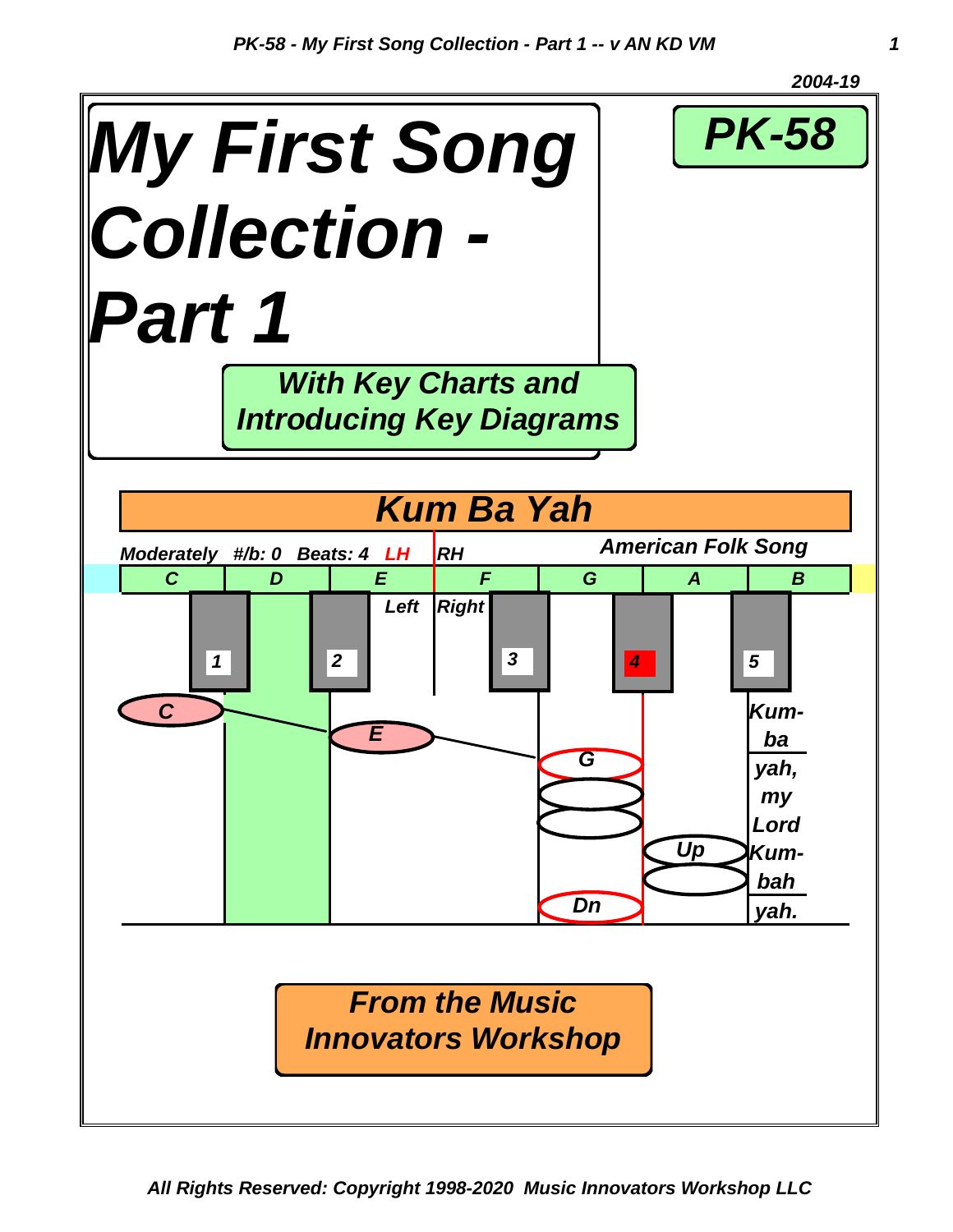*Page is Blank*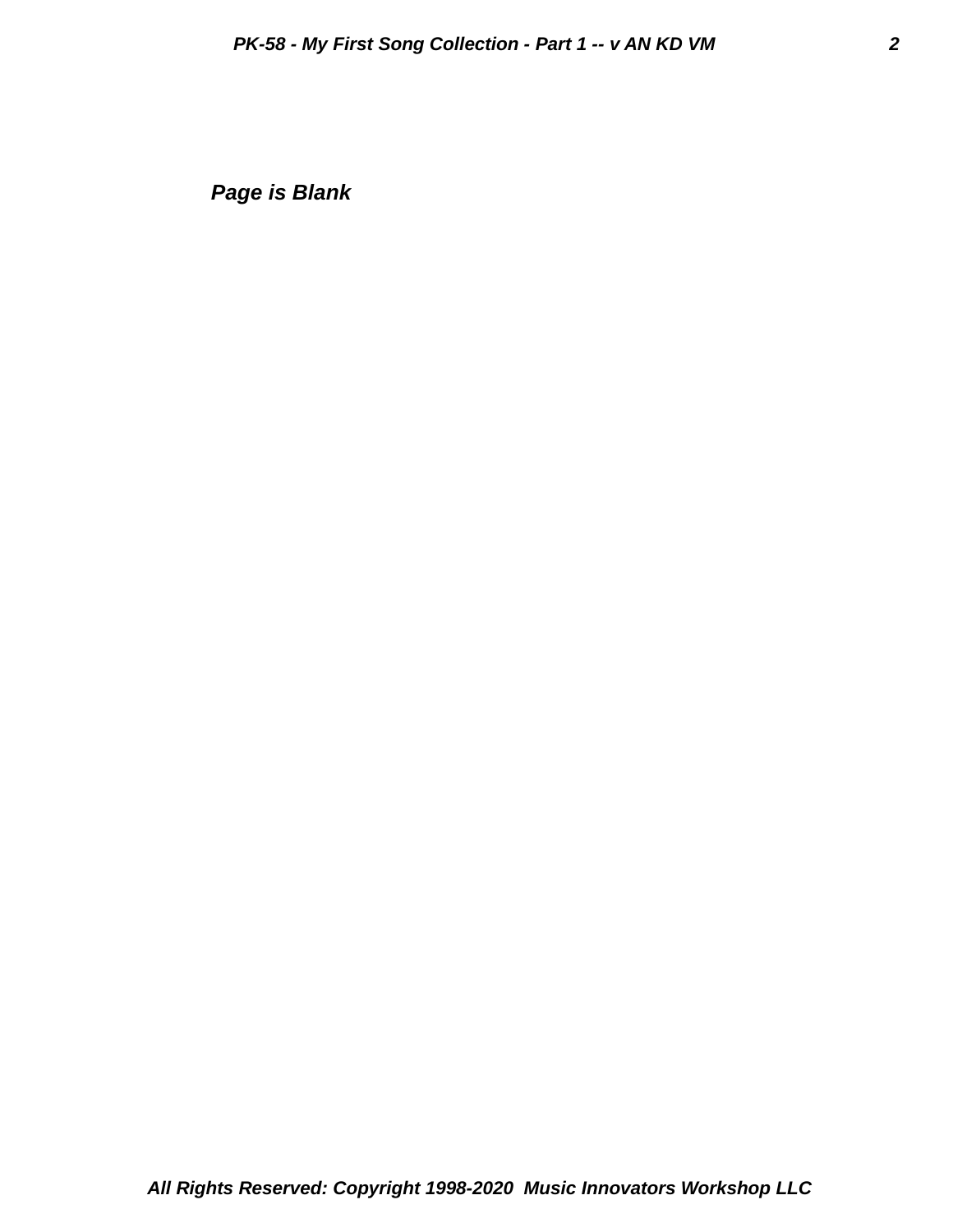## *Contents*

| <b>About the Keyboard Diagrams</b>  | 4  |
|-------------------------------------|----|
| <b>Twinkle, Twinkle Little Star</b> | 6  |
| <b>Brother John</b>                 | 8  |
| <b>Happy Birthday</b>               | 10 |
| <b>London Bridge</b>                | 12 |
| <b>Mary Had a Little Lamb</b>       | 14 |
| <b>Michael, Row the Boat Ashore</b> | 16 |
| <b>Muffin Man</b>                   | 18 |
| <b>Ode to Joy Theme - Beethoven</b> | 20 |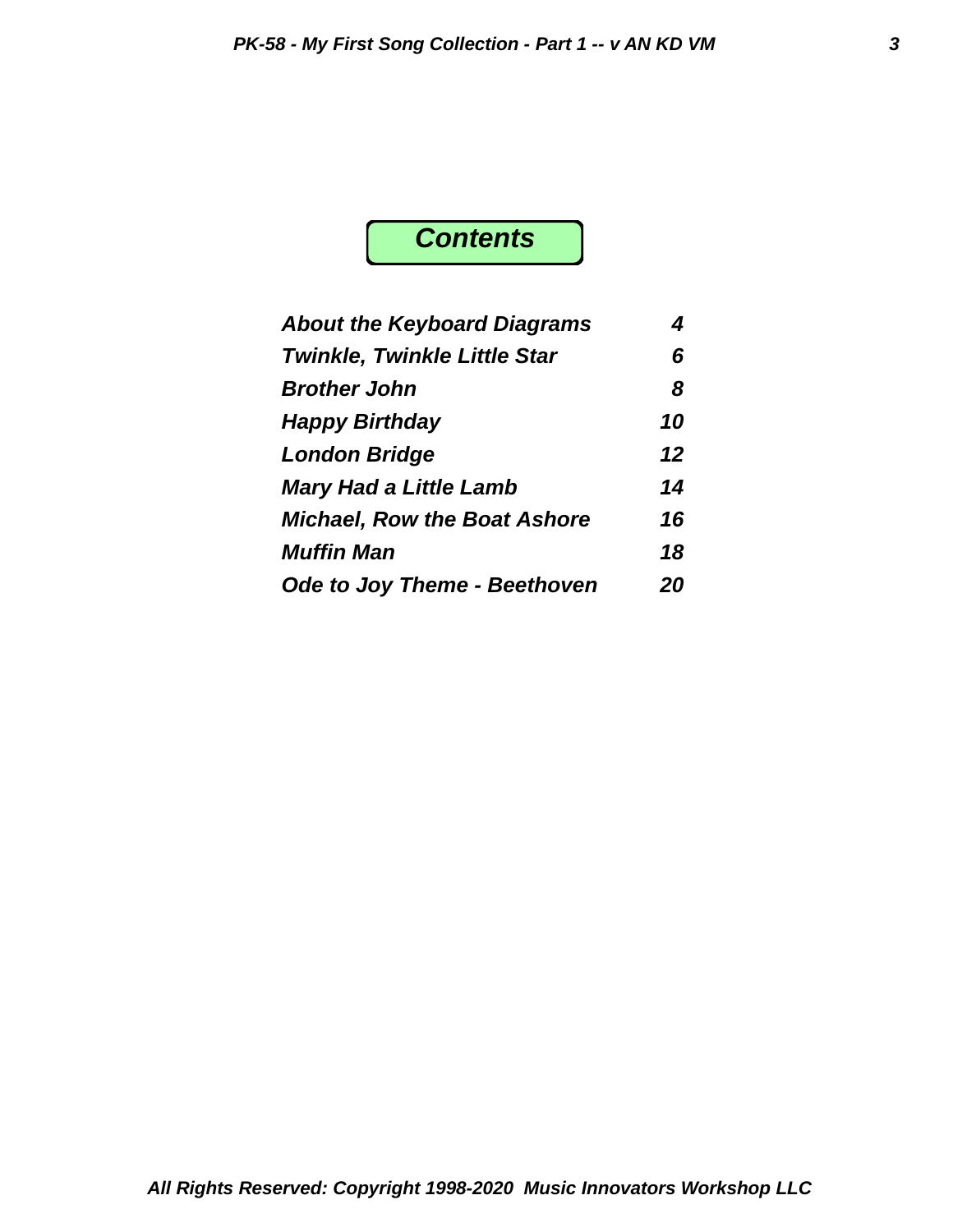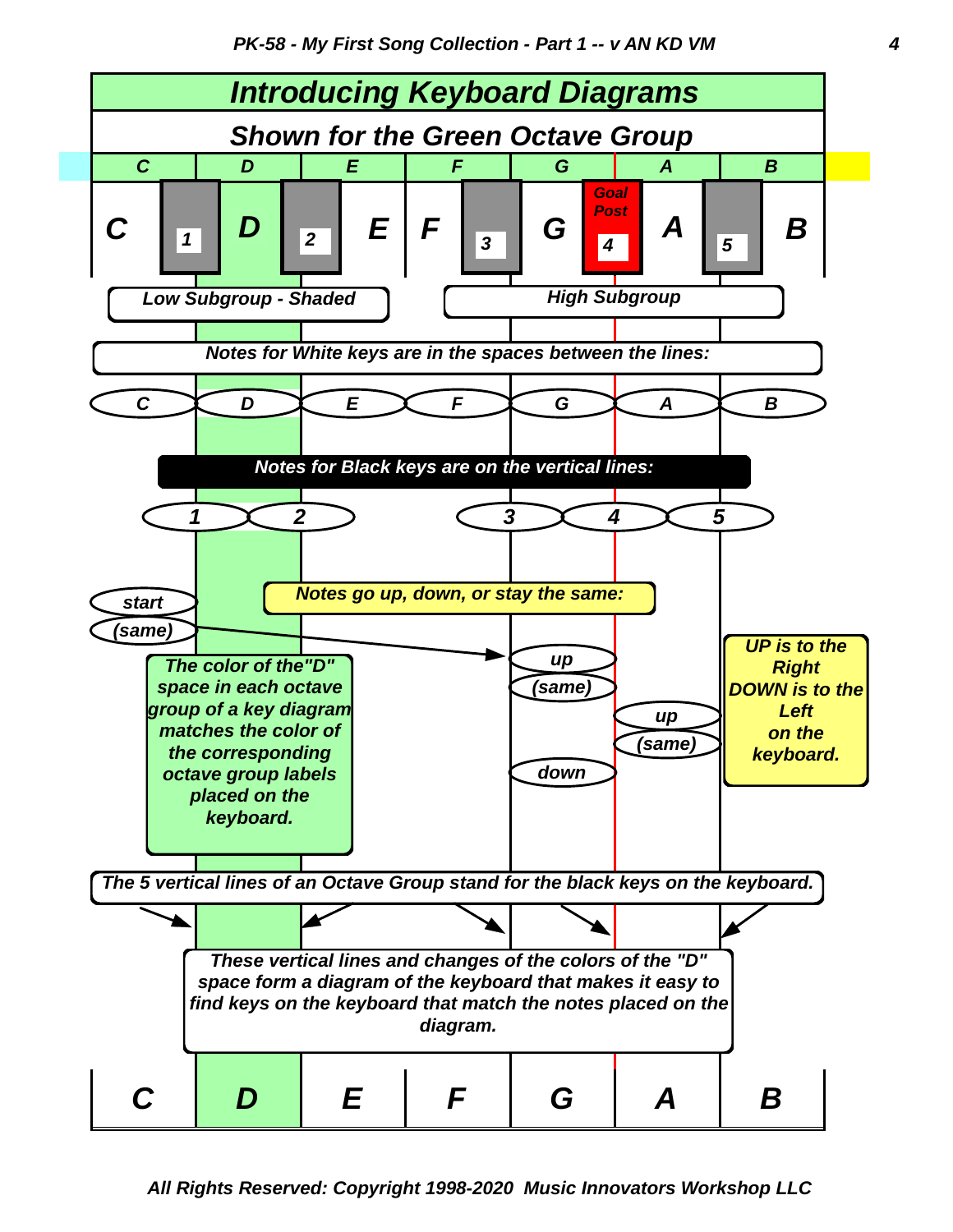*More About the Diagrams*



More About the Diagrams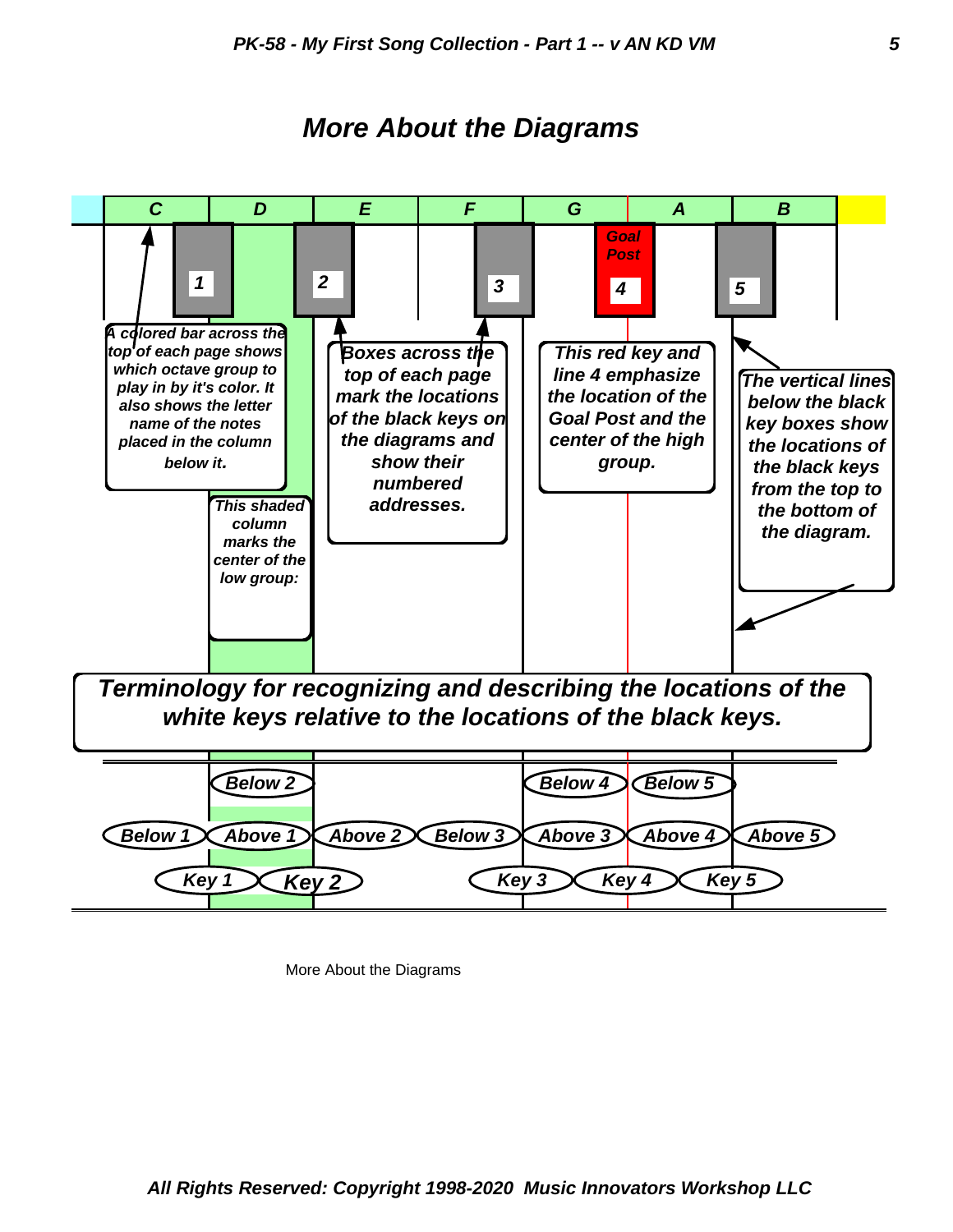*This Unit shows its songs in two formats. On the pages on the left (like this page) you will find a song on a Key Chart. On the page to its right you will find the same song notated on a Key Diagram. It's intended that this comparison will help you learn to play from the Key Diagram, which is new to you. You will notice that the key diagrams show you which keys to play, but they DON'T show you the rhythm.*

*The Key Diagrams, in turn, are designed to help you (later) to learn to play from the Key Maps, which are also designed to SHOW you which keys to play. In addition, the Key Maps will also SHOW you the RHYTHM of the song and enable you to play multiple notes at the same time.*

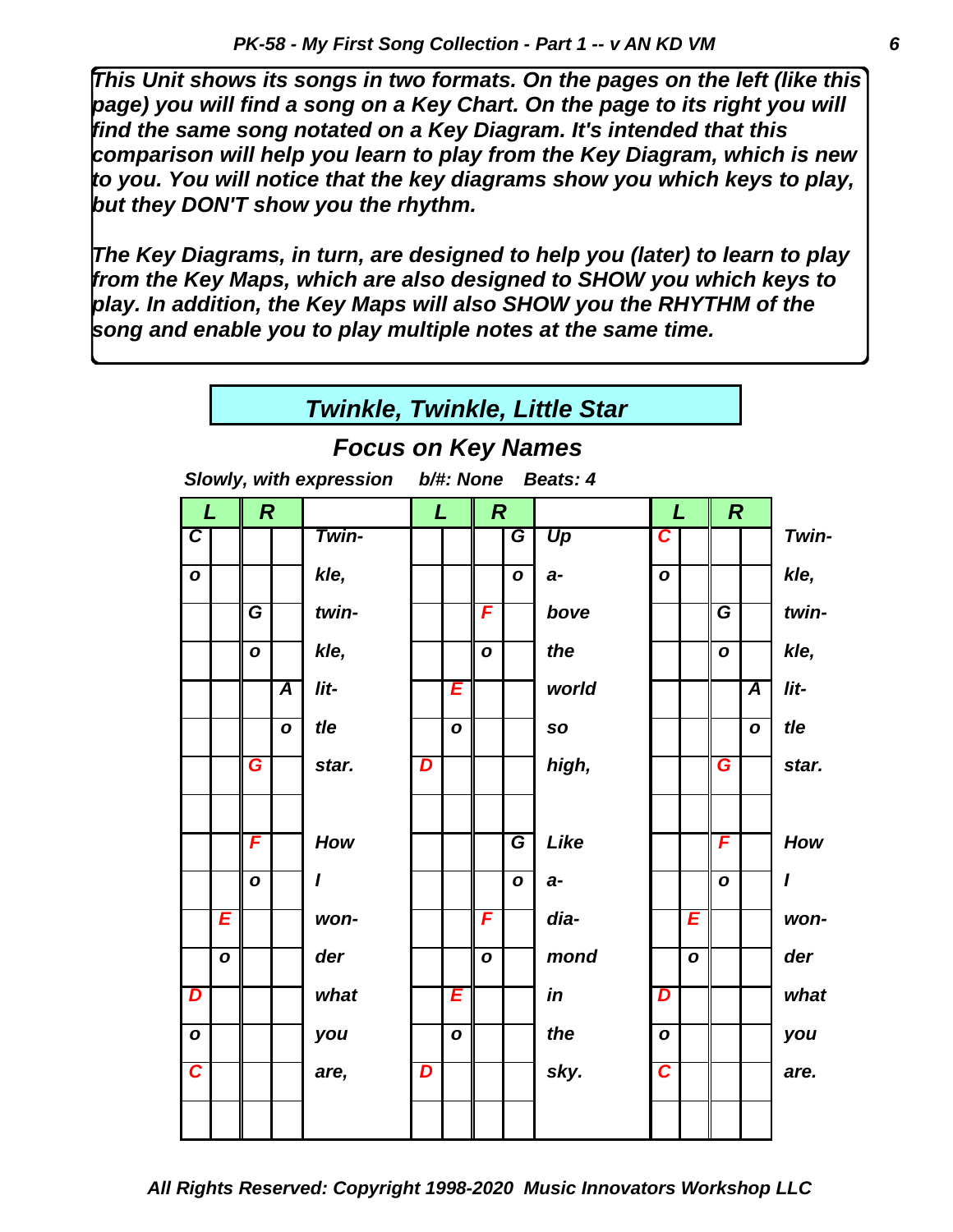# *Twinkle, Twinkle Little Star - Key Finder Diagram*

*and F. A finger number is shown next to the first note for each hand. Finger Position" - the 10 fingers all spread out on either side of keys E possible for beginners to play. We call this hand position, The "10 on E and F in the green octave group - to keep the songs as easy as as the "Key Finder" pages. Ths songs all are played with the thumbs Note that all of the songs on the key diagrams in this unit are identified*





*All Rights Reserved: Copyright 1998-2020 Music Innovators Workshop LLC*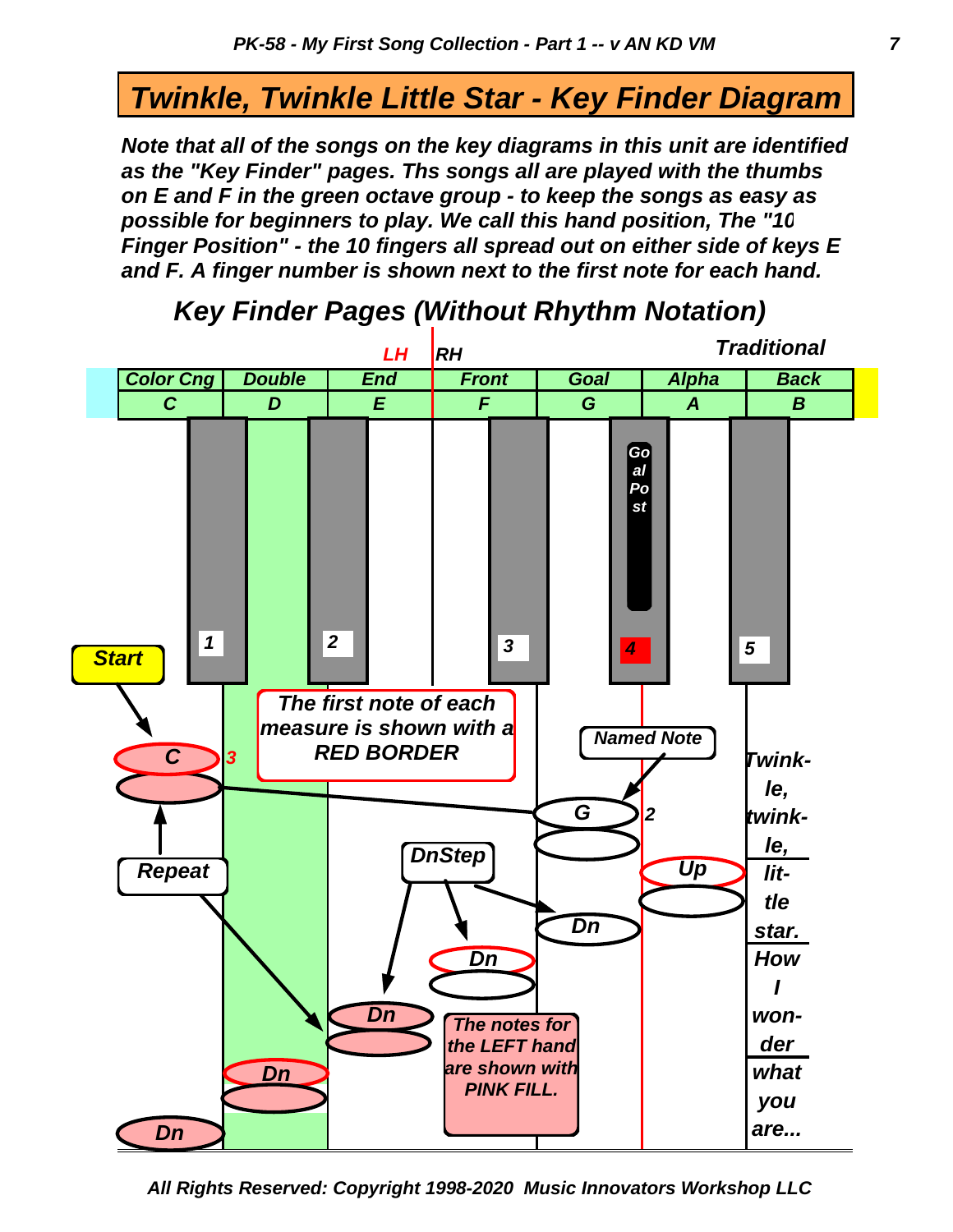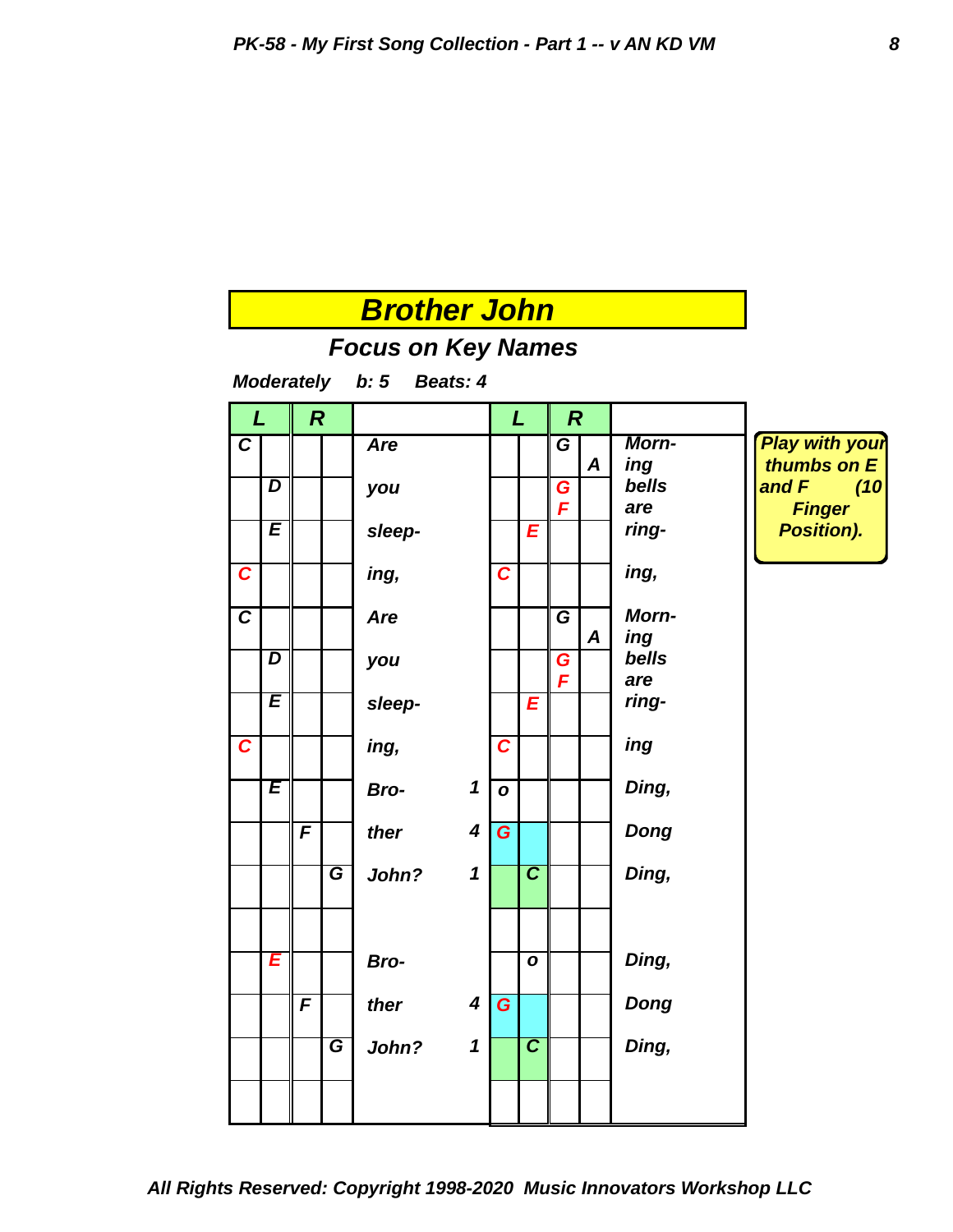

*All Rights Reserved: Copyright 1998-2020 Music Innovators Workshop LLC*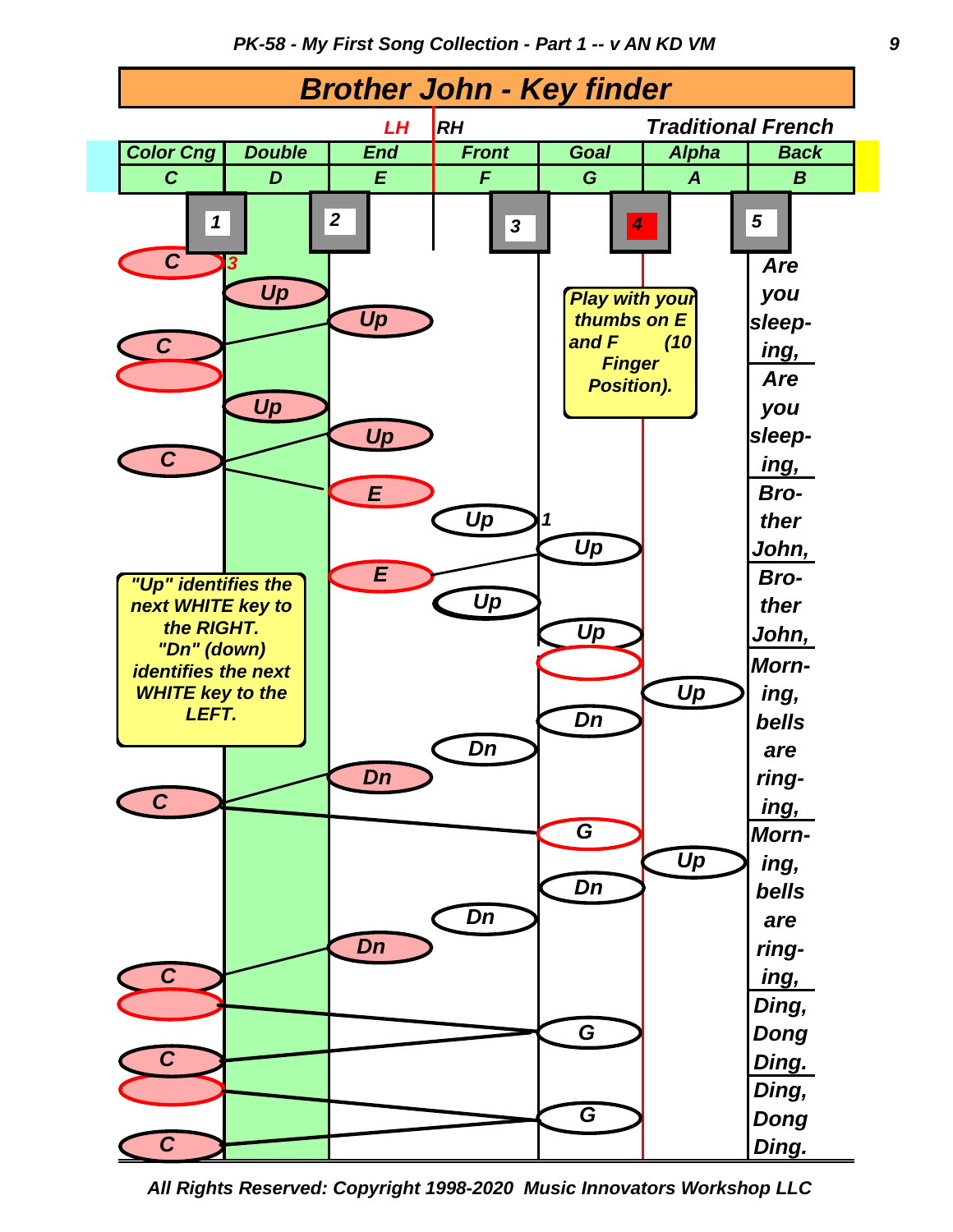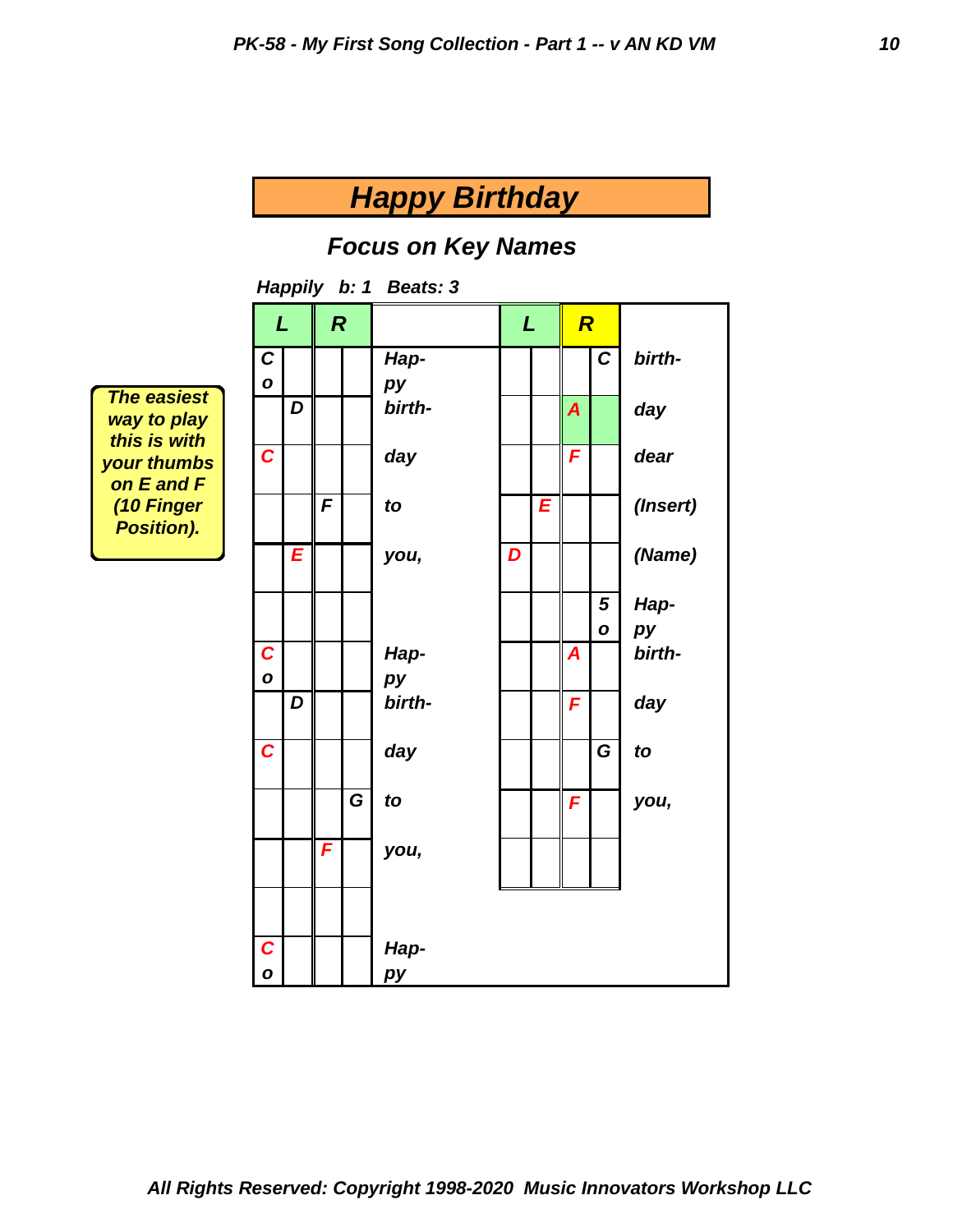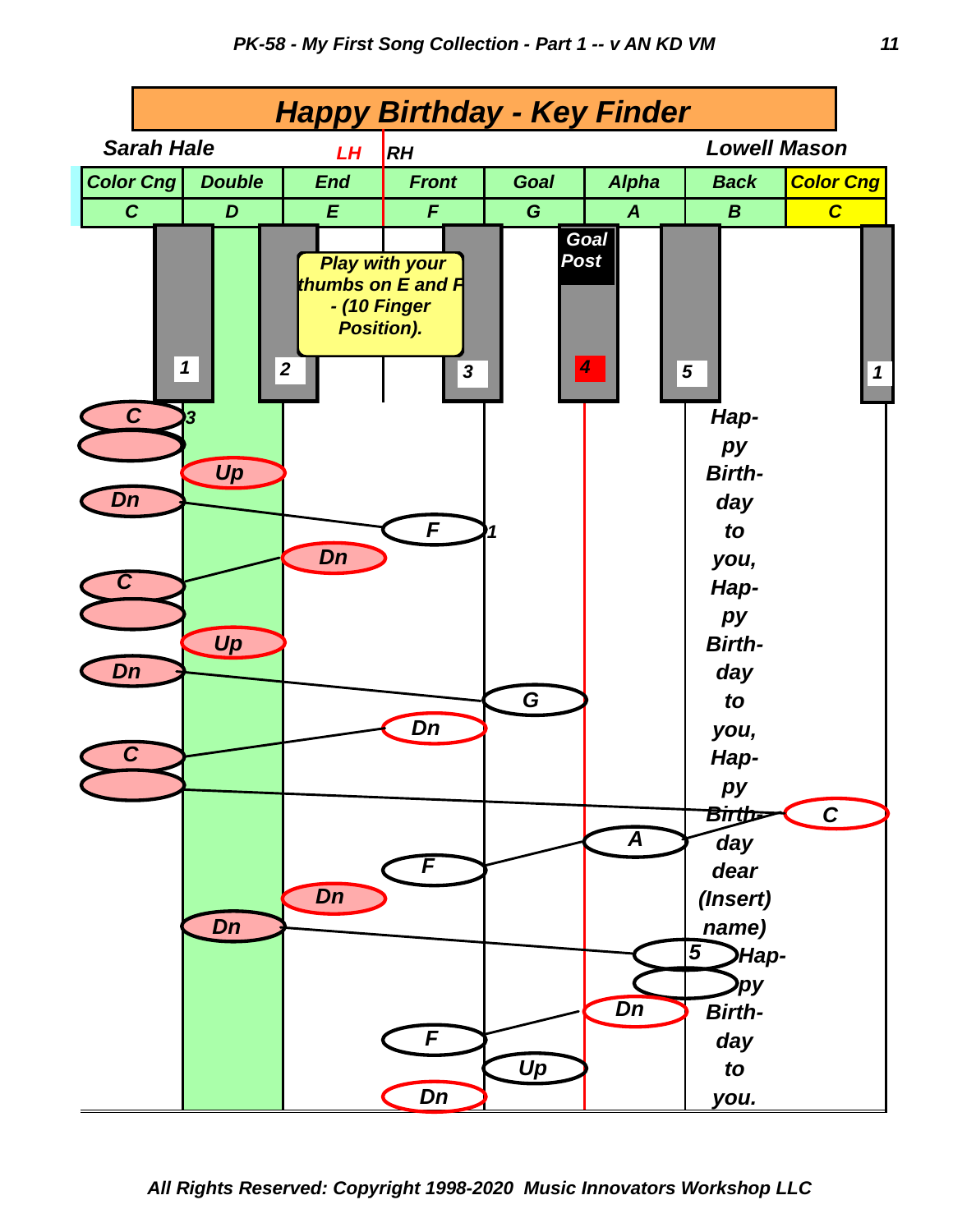## *London Bridge*

#### *Focus on Key Names*

*Lively b/#: None Beats: 4*

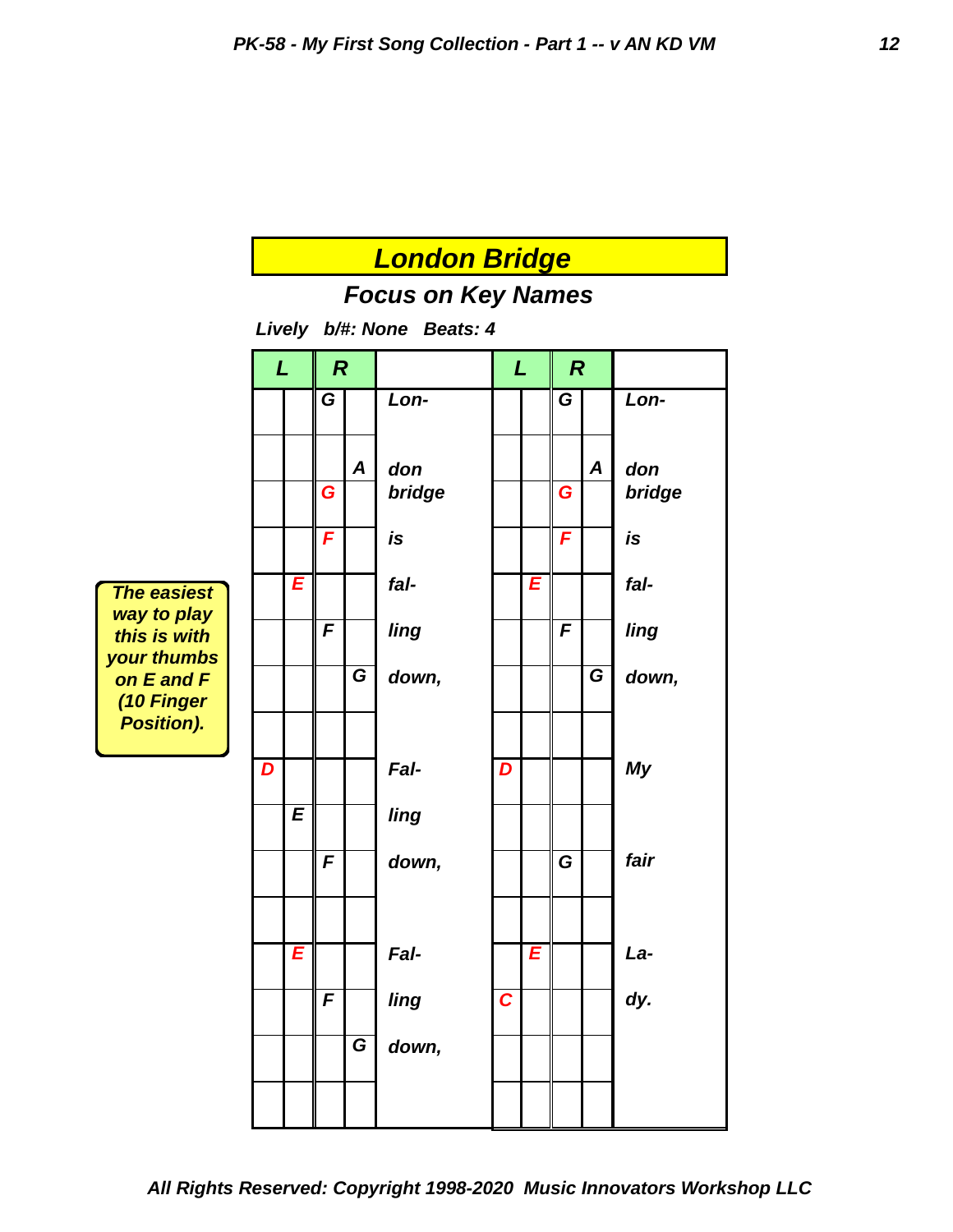

*All Rights Reserved: Copyright 1998-2020 Music Innovators Workshop LLC*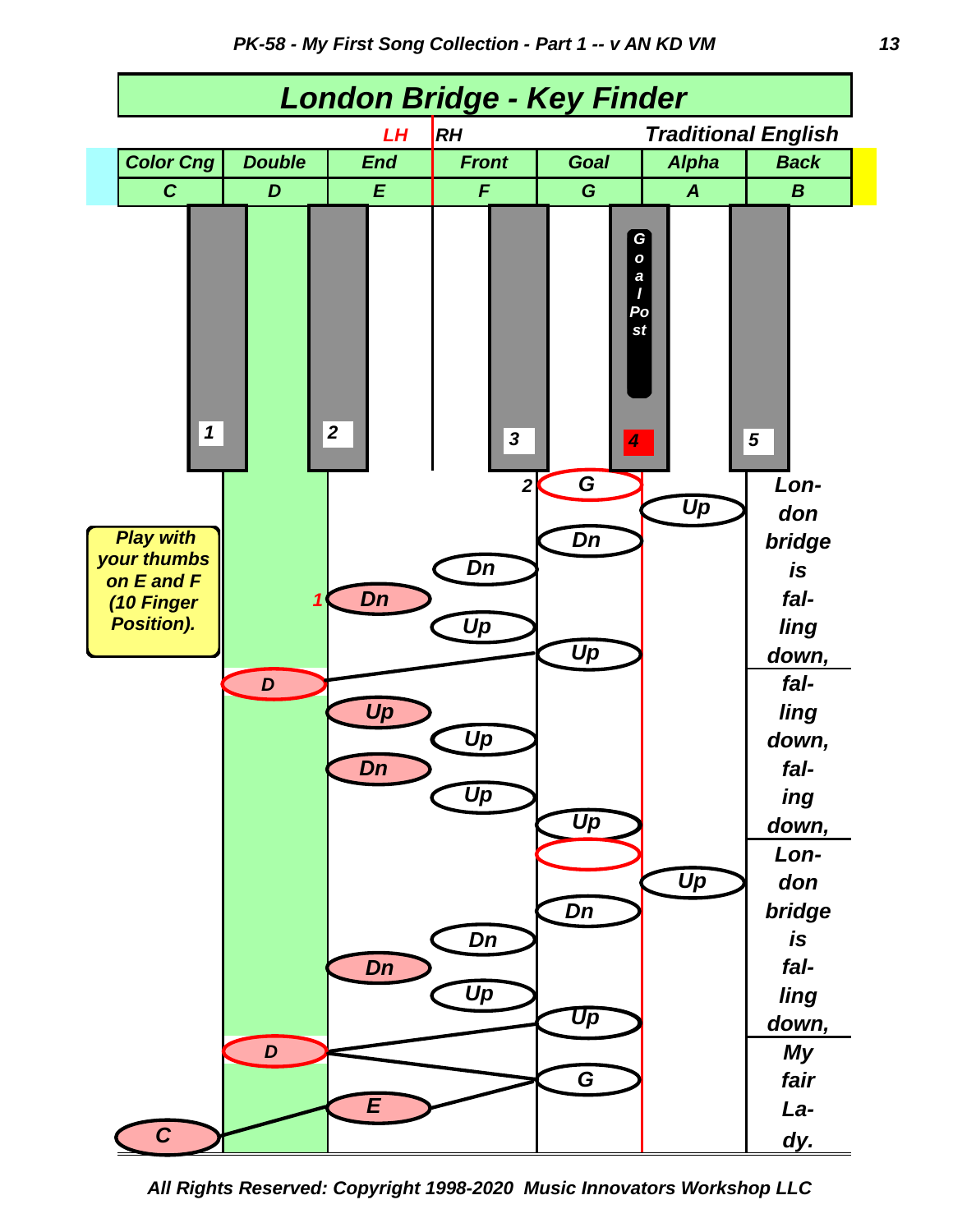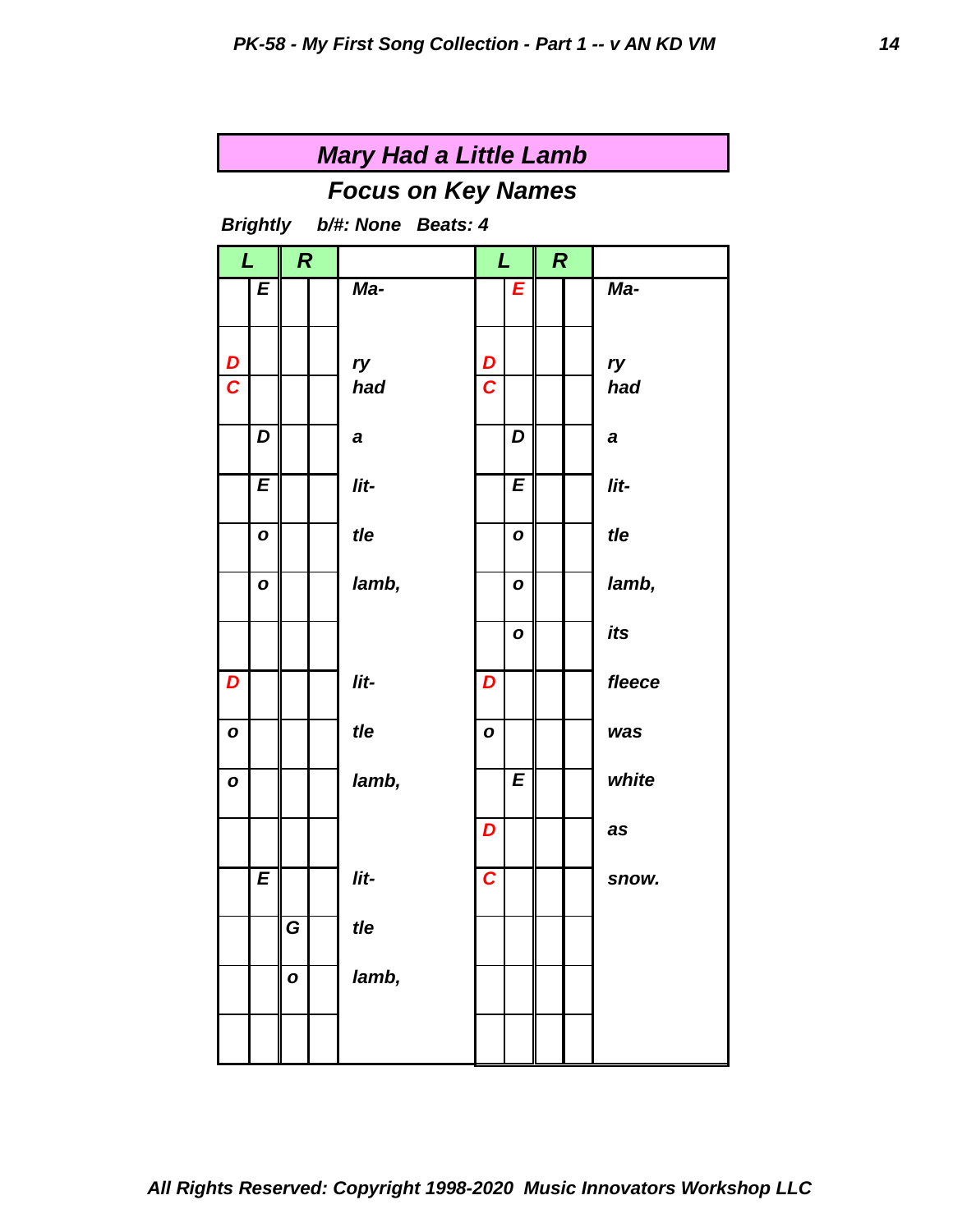

*PK-58 - My First Song Collection - Part 1 -- v AN KD VM 15*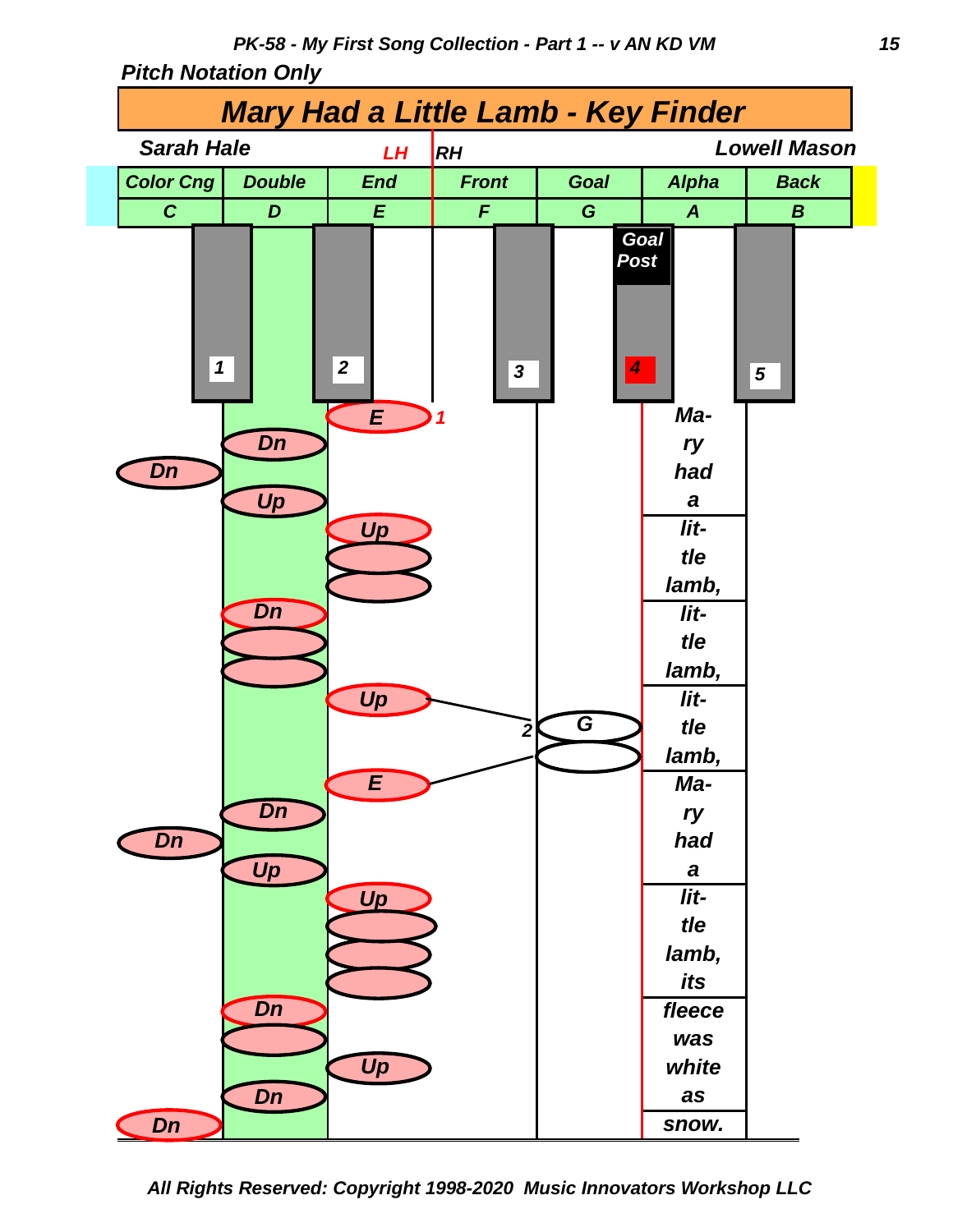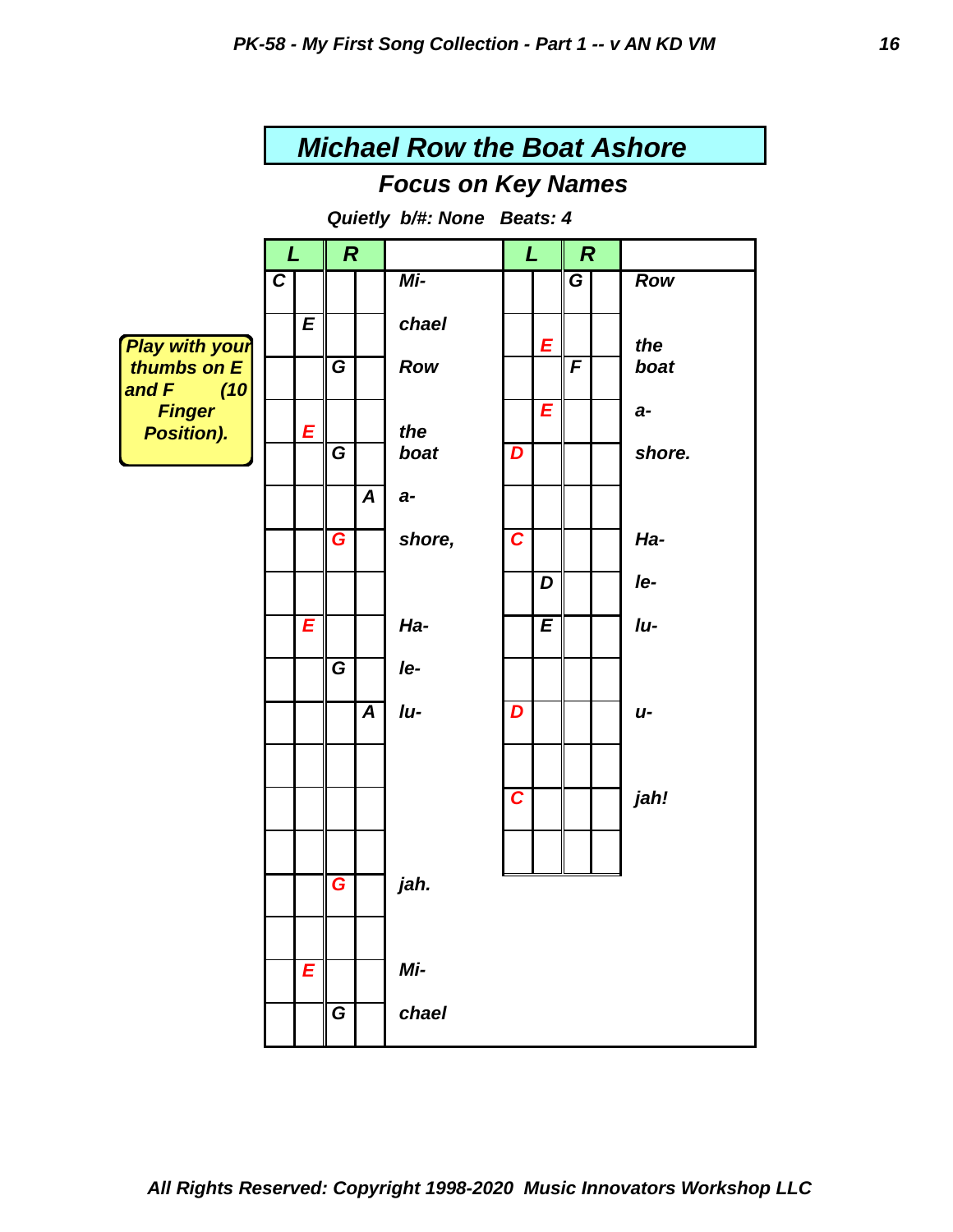

*All Rights Reserved: Copyright 1998-2020 Music Innovators Workshop LLC*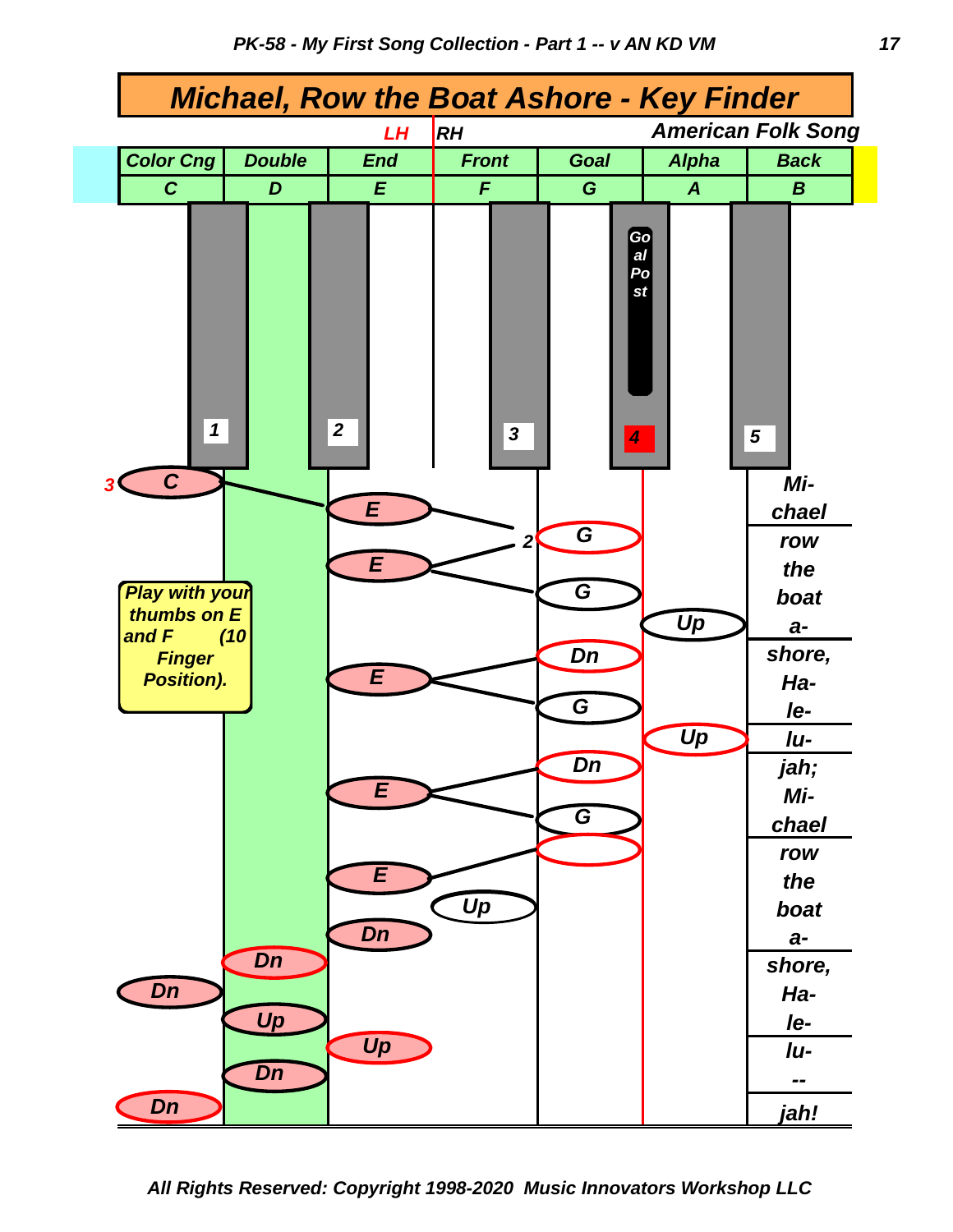### *Do You Know the Muffin Man?*



 *Focus on Key Names*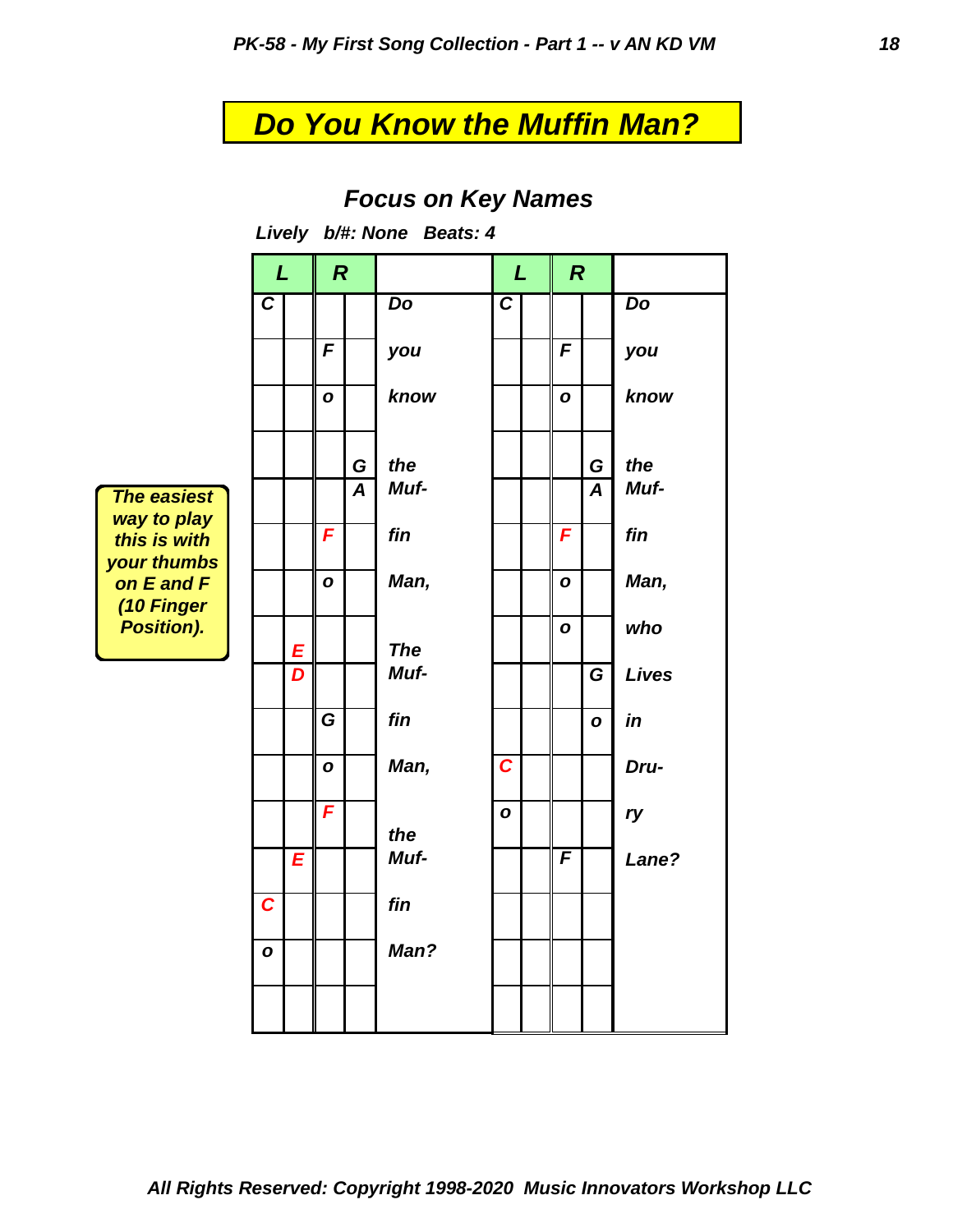

*All Rights Reserved: Copyright 1998-2020 Music Innovators Workshop LLC*